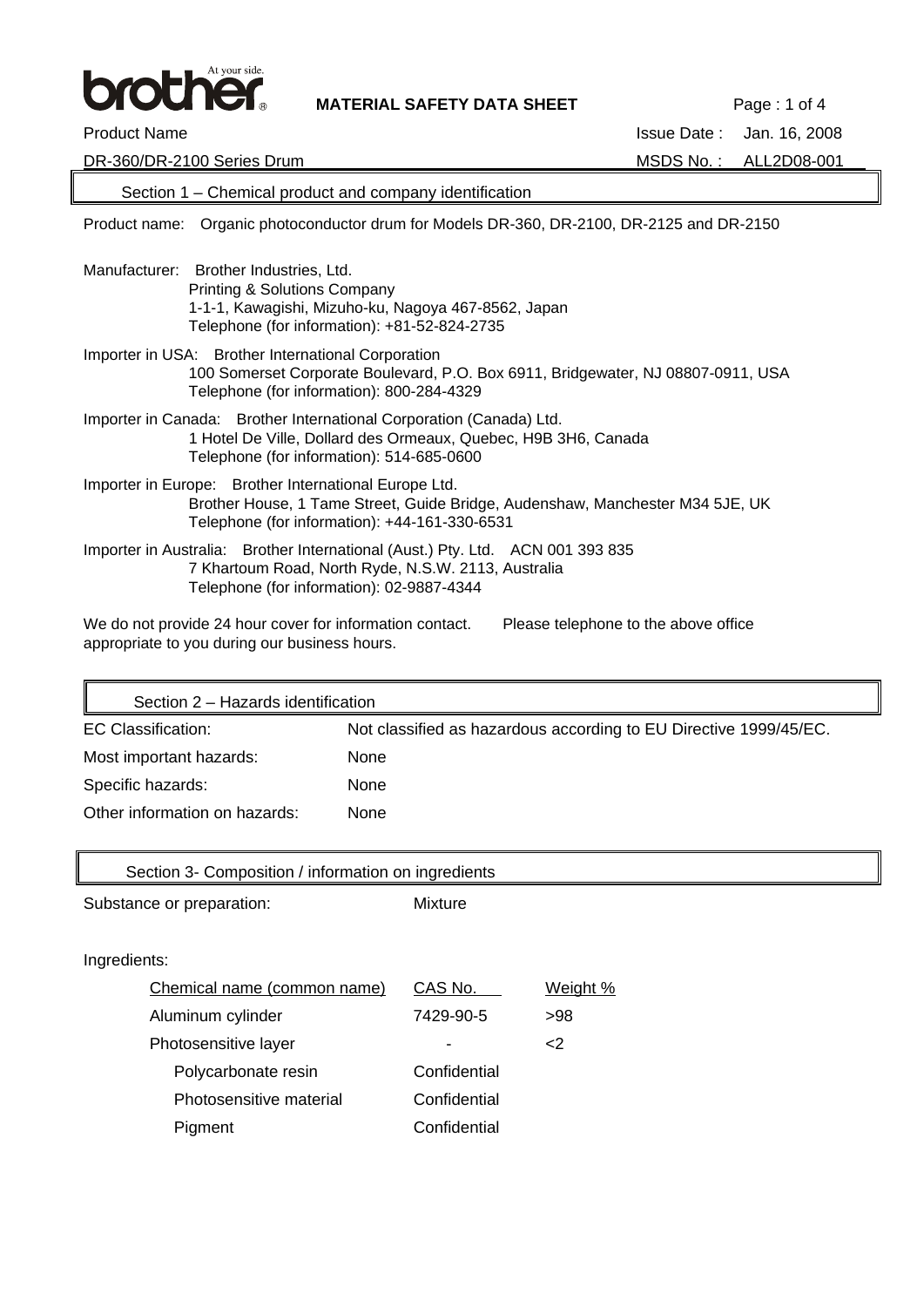

Product Name **Issue Date :** Jan. 16, 2008

DR-360/DR-2100 Series Drum MSDS No.: ALL2D08-001

Section 4 - First aid measures

No special precaution.

## Section 5 - Fire fighting measures

No special precaution.

Section 6 - Accidental release measures

No special precaution.

| Section 7 - Handling and storage |                                                     |
|----------------------------------|-----------------------------------------------------|
| Handling:                        | Avoid touching the photoconductor surface directly. |
| Storage:                         | Store in a cool, dry and dark place.                |

| Section 8 - Exposure controls / personal protection |                                 |  |
|-----------------------------------------------------|---------------------------------|--|
| Exposure guidelines:                                | <b>None</b>                     |  |
| Engineering controls:                               | None                            |  |
| Personal protection equipment(s)                    |                                 |  |
| Respiratory protection:                             | None required under normal use. |  |
| Eye / face protection:                              | None required under normal use. |  |
| Skin protection:                                    | None required under normal use. |  |

### Section 9 - Physical and chemical properties

| Physical state: Solid | Form: Cylinder                      | Color: Green or Black | Odor: Odorless |
|-----------------------|-------------------------------------|-----------------------|----------------|
| pH:                   | Not applicable (insoluble in water) |                       |                |
| Boiling point:        | Not applicable                      |                       |                |
| Melting point:        | $>150^{\circ}$ C                    |                       |                |
| Specific gravity:     | 1.1 - 1.2 (H2O=1) (Coating layer)   |                       |                |
| Flash point:          | Not applicable                      |                       |                |
| Ignition temperature: | Not applicable                      |                       |                |
| Solubility:           | Insoluble in water                  |                       |                |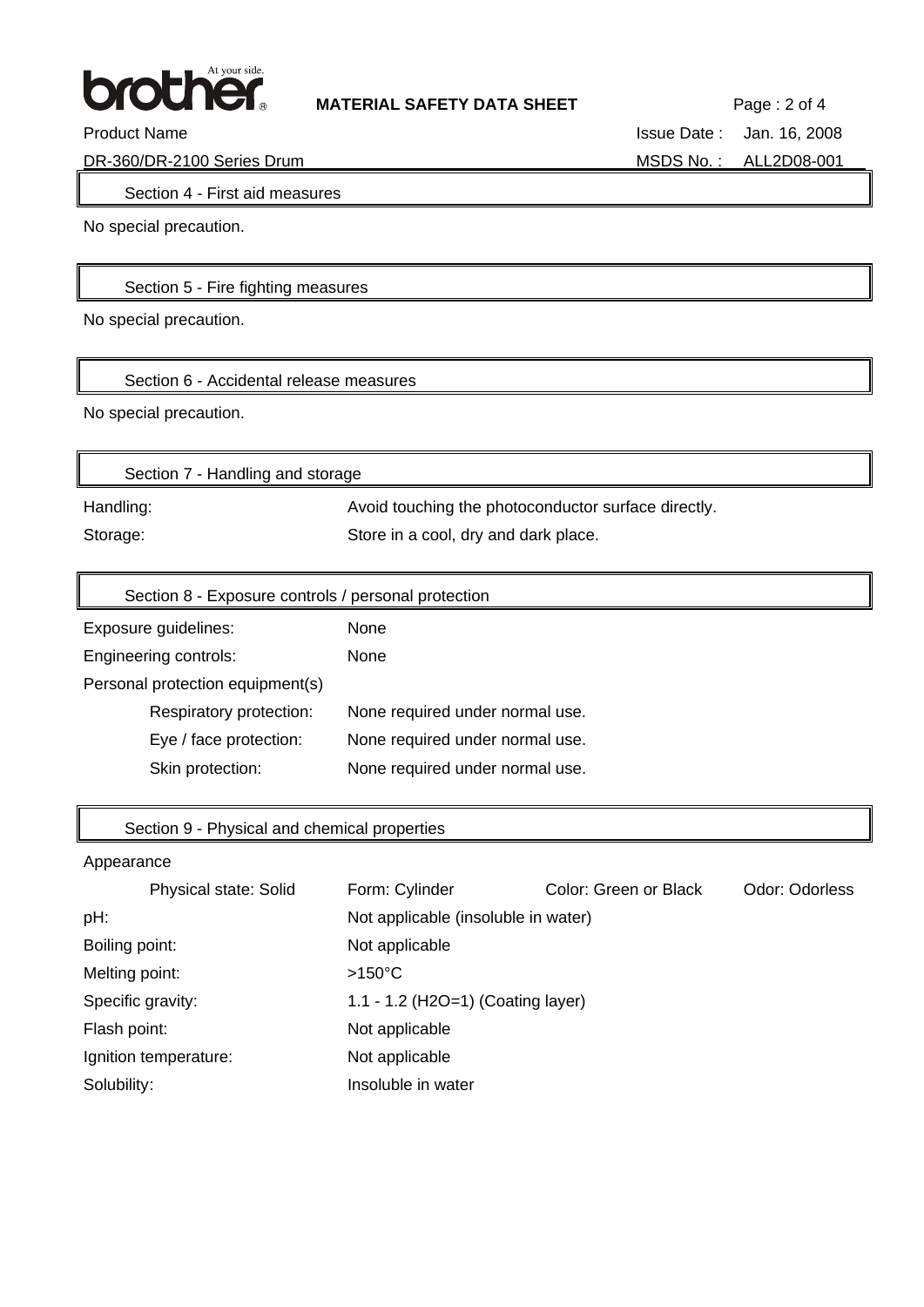

 $\overline{\mathbf{u}}$ 

Product Name **Issue Date :** Jan. 16, 2008

DR-360/DR-2100 Series Drum MSDS No.: ALL2D08-001

| Section 10 - Chemical stability and reactivity information |        |  |  |
|------------------------------------------------------------|--------|--|--|
| Stability:                                                 | Stable |  |  |
| Conditions to avoid:                                       | None   |  |  |
| Materials to avoid:                                        | None   |  |  |
| Hazardous decomposition products: None                     |        |  |  |

| Section 11 - Toxicological information |                                                                |  |
|----------------------------------------|----------------------------------------------------------------|--|
| Acute toxicity:                        | No data available                                              |  |
| Skin irritation:                       | No data available                                              |  |
| Skin sensitisation:                    | No data available                                              |  |
| Mutagenicity:                          | Ames test is negative.                                         |  |
| Reproductive toxicity:                 | No reproductive toxicant, according to MAK, California         |  |
|                                        | Proposition 65, TRGS905 and EU Directive (67/548/EEC).         |  |
| Carcinogenicity:                       | No carcinogen or potential carcinogen according to IARC, JAOH, |  |
|                                        | ACGIH, EPA, OSHA, NTP, ILO, MAK, California Proposition 65,    |  |
|                                        | TRGS 905 and EU Directive (67/548/EEC).                        |  |
| Other information:                     | None                                                           |  |

### Section 12 - Ecological information

No data available

 $\mathbf{r}$ 

# Section 13 - Disposal considerations

Do not dispose of the waste drum as domestic, general waste.

| Section 14 - Transportation information |      |
|-----------------------------------------|------|
| UN No.:                                 | None |
| UN shipping name:                       | None |
| UN classification:                      | None |
| UN packing group:                       | None |
| Special precautions:                    | None |